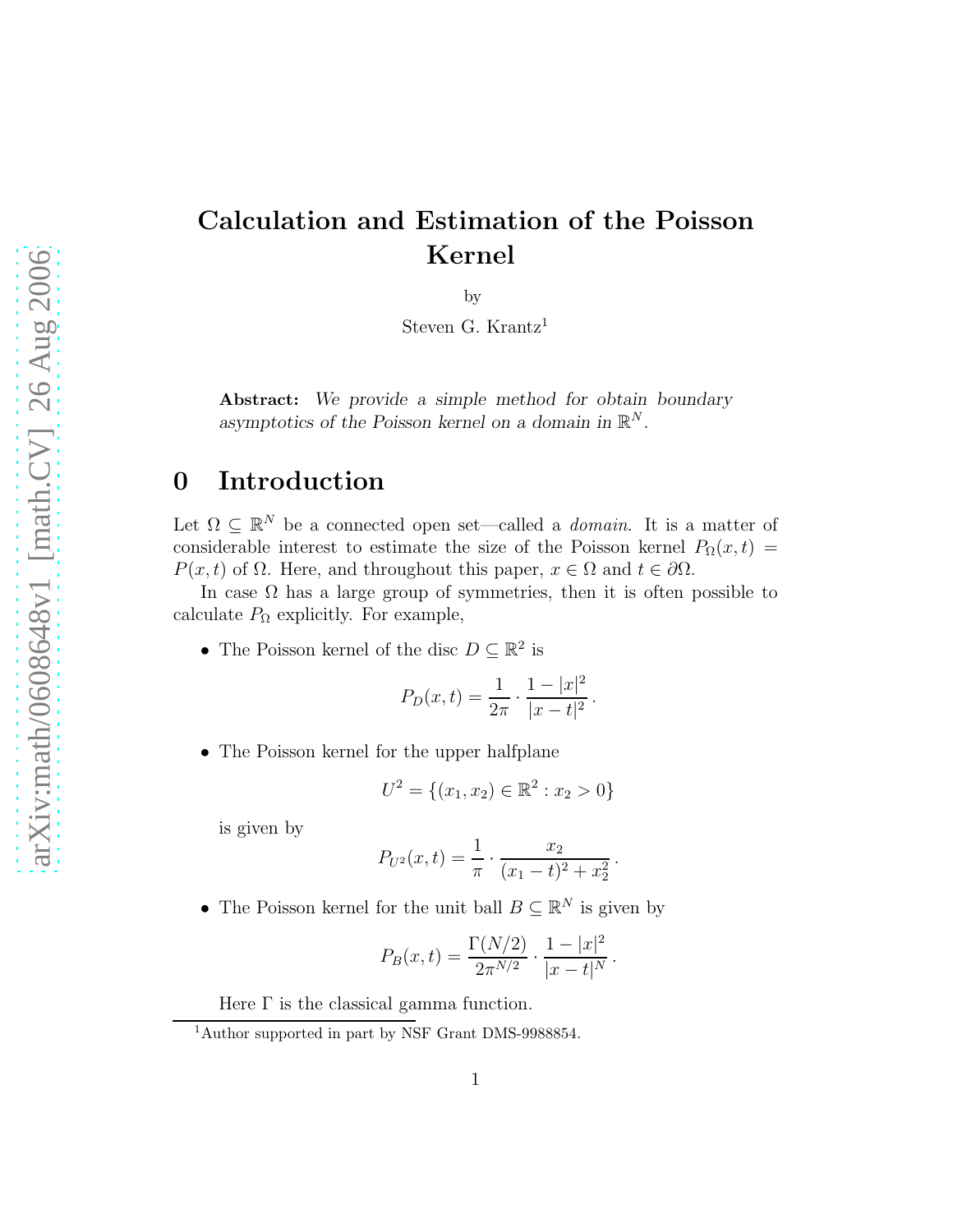• The Poisson kernel for the upper halfspace  $U^{N+1} \equiv \{x = (x_1, \ldots, x_{N+1}) \in$  $\mathbb{R}^{N+1}: x_{N+1} > 0$  (with  $x = (x_1, \ldots, x_{N+1}) = (x', x_{N+1})$ ) is given by

$$
P_{U^{N+1}}(x,t) = c_N \frac{x_{N+1}}{([x'-t]^2 + x_{N+1}^2)^{[N+1]/2}}
$$

where

$$
c_N = \frac{\Gamma([N+1]/2)}{\pi^{[N+1]/2}}
$$

For purposes of studying the Schauder estimates for the Dirichlet problem, for studying the (nontangential) boundary behavior of harmonic functions, and for studying potential theory, one needs to have size estimates for the Poisson kernal on a fairly general domain (say a bounded domain with  $C^2$  boundary).

The standard asymptotic is

$$
P_{\Omega}(x, y) \approx \frac{\delta(x)}{|x - y|^N}.
$$
\n
$$
(*)
$$

.

Here  $\delta(x) \equiv \delta_{\Omega}(x)$  is the distance from  $x \in \Omega$  to  $\partial\Omega$ . This estimate, together with analogous estimates for the derivatives of  $P_{\Omega}$ , suffices for most applications. It is our purpose in this paper to give an efficient and elementary method for proving  $(*)$ . At the end of the paper we shall also sketch an argument for obtaining the cognate estimate for derivatives of the Poisson kernel.

There are a number of methods for deriving estimates as we have described, though none of them is well known. After all, the harmonic analysis of domains in space is a fairly new field, and many of the techniques are only recently born. Classical studies, in dimension two only, appear in [KEL]. In the reference [KRA1], we present an argument based on Kelvin reflection of harmonic functions and comparisons by way of the maximum principle. These arguments were developed by Norberto Kerzman (personal communication). They were presented with Kerzman's permission. They are intricate, and we shall not repeat them here.

Another natural method for developing an asymptotic expansion for the Poisson kernel is to use Fourier integral operators. To wit, let us suppose for simplicity that  $\Omega$  is topologically trivial and has smooth boundary. Let  $\Phi : \overline{\Omega} \to \overline{B}$  be a diffeomorphism of the closure of  $\Omega$  with the closure of B.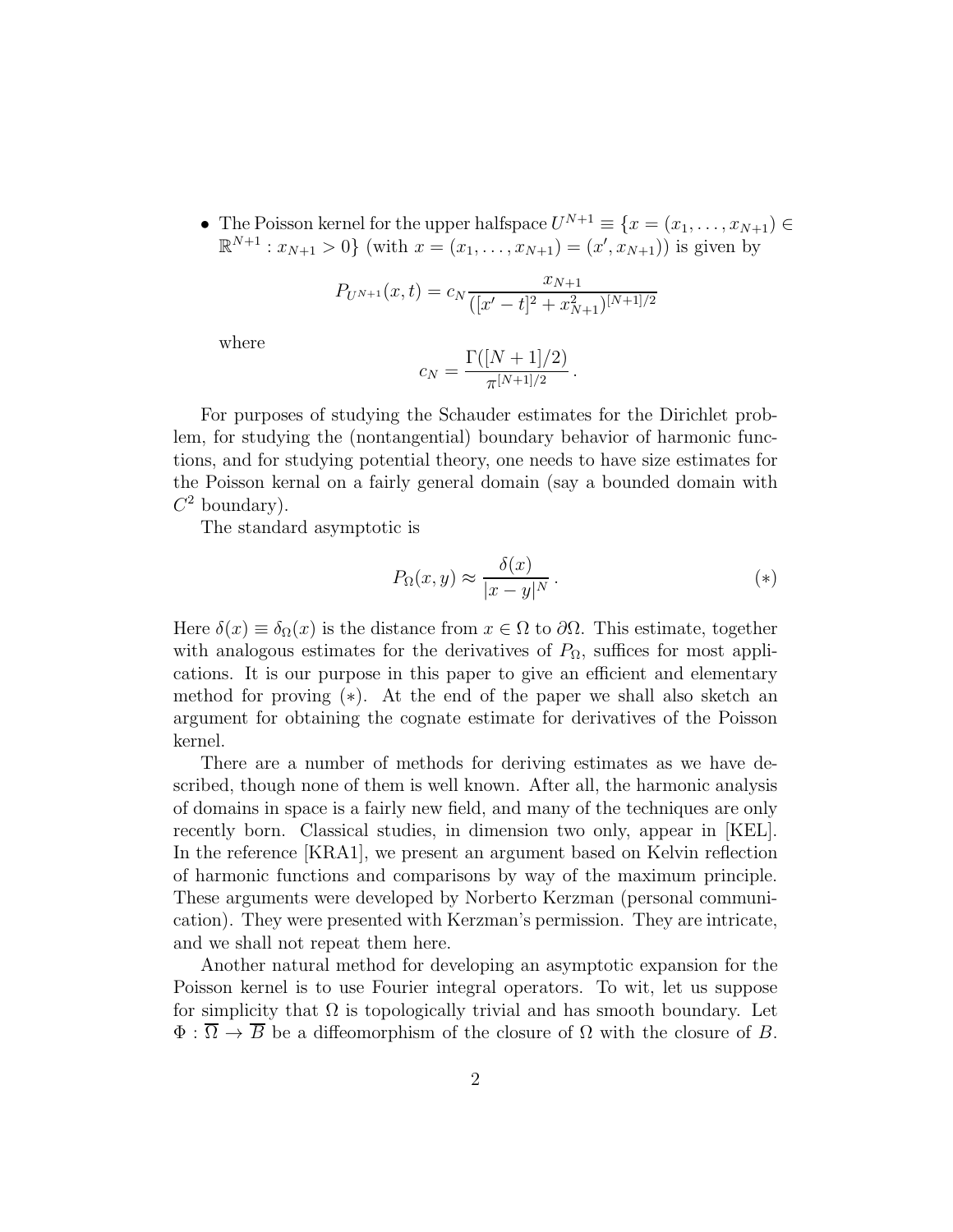Then one can compare the true Poisson kernel on  $\Omega$  with the pullback of the Poisson kernel from B under the mapping  $\Phi$ . The result is the required asymptotic expansion (see [BMS], where a similar technique is used to obtain an asymptotic expansion for the Bergman kernel and the Szegö kernel).

In the present paper we use a method that has come to be known as "scaling" to produce the estimates (∗) for the Poisson kernel. This is a methodology that has been developed extensively in the study of automorphism groups of domains in  $\mathbb{C}^n$ —see [ISK]. It has also been used in harmonic analysis to obtain information about reproducing kernels (see [NRSW], where it was used to study the Szegö kernel). The advantages of this approach are that (i) it is quite elementary and straightforward and (ii) it can be applied to a variety of reproducing kernels in many different circumstances. Thus the techniques presented here should find utility in a number of different contexts.

It is a pleasure to thank Kang-Tae Kim, Richard Rochberg, and Norm Levenberg for helpful conversations. Kim has taught me much of what I know about scaling. Coifman and Rochberg [COR] prove estimates much like the ones presented here, but on the ball for a Bergman space with weights. Levenberg and Yamaguchi [LEY] use a scaling method similar to the one here to estimate a reproducing kernel from another context.

### 1 The Main Result

For the remainder of the paper, let  $\Omega \subseteq \mathbb{R}^N$  be a bounded domain with  $C^2$ boundary. This means that there is a  $C^2$ , real-valued function  $\rho$  such that

$$
\Omega = \{ x \in \mathbb{R}^N : \rho(x) < 0 \}
$$

and  $\nabla \rho \neq 0$  on  $\partial \Omega$ . Thus  $\partial \Omega$  is a regularly imbedded  $C^2$  hypersurface in  $\mathbb{R}^N$ .

**Theorem 1** Let  $\Omega \subseteq \mathbb{R}^N$  be a bounded domain with  $C^2$  boundary. Let  $P: \Omega \times \partial \Omega \to \mathbb{R}^+$  be the Poisson kernel for  $\Omega$ . Then there are constants  $c_1, c_2 > 0$  such that

$$
c_1 \cdot \frac{\delta(x)}{|x - y|^N} \le P(x, y) \le c_2 \cdot \frac{\delta(x)}{|x - y|^N}.
$$
 (\*)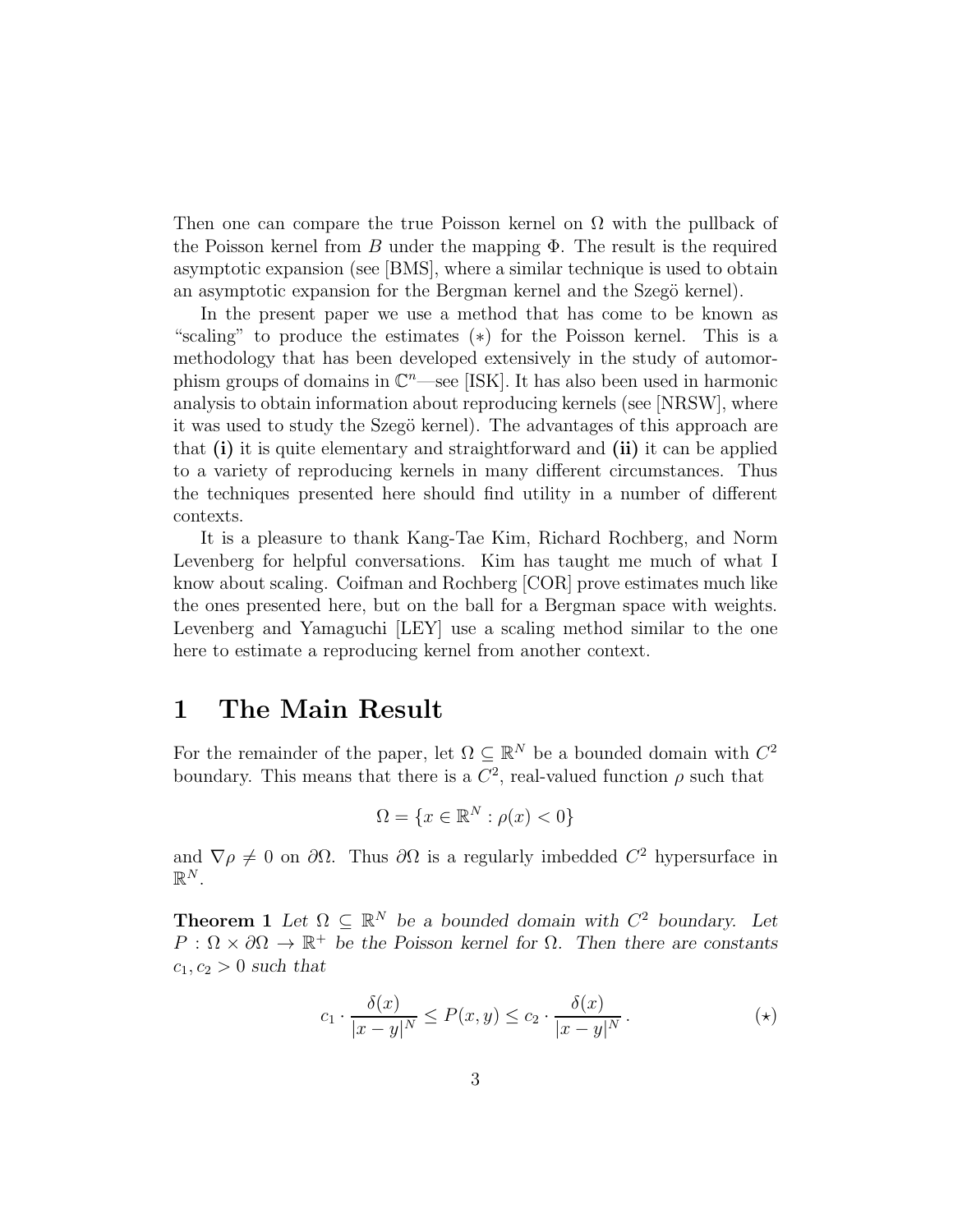The remainder of this section is devoted to the proof of this theorem. In the last section of the paper we shall remark on how to obtain a similar asymptotic for the derivatives of  $P$ . For convenience, we write

$$
P(x, y) \approx \frac{\delta(x)}{|x - y|^N}
$$

instead of  $(\star)$ .

Notice before we begin that, if K is a compact set in  $\Omega$ , then the estimate we seek is trivial for  $x \in K$  and  $y \in \partial \Omega$ . For then  $|x - y| \geq c > 0$ ,  $\delta(x)$  is bounded above, and we get a universal bound above and below on  $\delta(x)/|x-y|^N$ . A similar comment applies if x is near the boundary and y is far from x. So we may concentrate our attention on x near the boundary and  $y$  near  $x$ .

Now fix a point  $P \in \partial\Omega$  and a point  $P^0 \in \Omega$  such that the segment  $\overline{P^0P}$ is normal to the boundary at  $P$ . We shall dilate coordinates with center  $P^0$ . We assume that  $P^0$  is close to  $\partial\Omega$ —within a tubular neighborhood of the boundary—and we set  $\epsilon = \text{dist}(P^0, P)$ . We assume that coordinates have been rotated and centered so that

- (a) The point P is the origin  $(0, 0, \ldots, 0)$ ;
- (b) The normal direction  $\overrightarrow{PP}$  is the positive  $x_N$ -direction.

For a point  $x \in \mathbb{R}^N$ , we write  $x = (x_1, ..., x_N)$ . We set  $P^0 = (P_1^0, ..., P_N^0)$ . With the normalization of coordinates, in fact  $P^0 = (P_1^0, P_2^0, \ldots, P_N^0) =$  $(0, \ldots, 0, +\epsilon)$ . Now define

$$
\Phi_{\epsilon}(x) = \left(\frac{x_1}{\epsilon}, \frac{x_2}{\epsilon}, \ldots, \frac{x_N}{\epsilon}\right).
$$

Observe particularly that the mapping  $\Phi_{\epsilon}$  sends the point  $P^0$  to  $(1,0,\ldots,0)$ .

The first thing to notice is that, in a natural sense,

$$
\lim_{\epsilon \to 0^+} \Phi_{\epsilon}(\Omega) = U^N.
$$

To see this, we first check that if the defining function  $\rho$ , expanded about the point  $P$ , is given by

$$
\rho(x) = \sum_{j=1}^{N} a_j^1 x_j + \sum_{j,k=1}^{N} a_{jk}^2 x_j x_k + \dots = -x_N + \sum_{j,k=1}^{N} a_{jk}^2 x_j x_k.
$$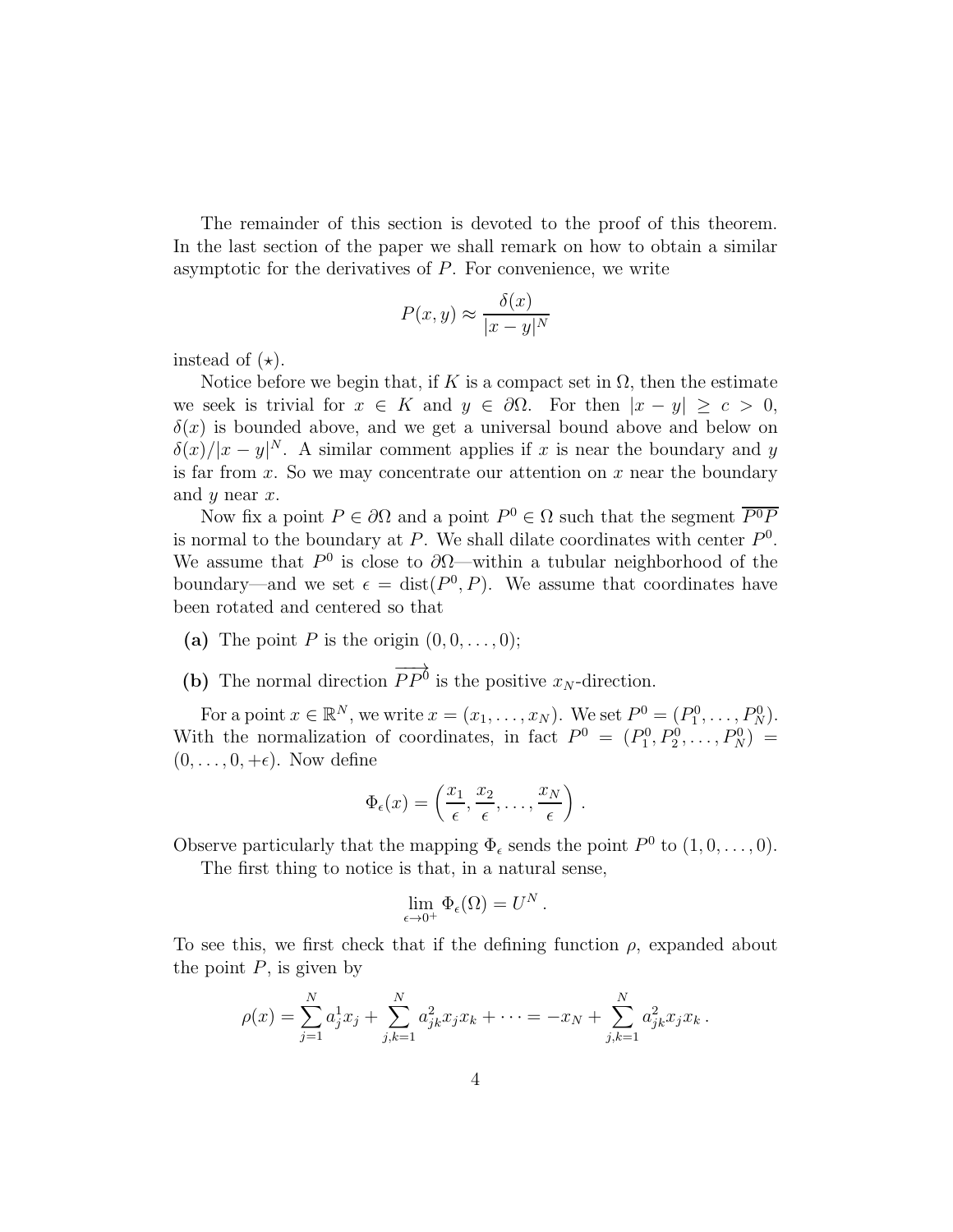(of course note that  $\rho(P) = 0$ ) then

$$
\rho_{\epsilon}(s) \equiv \frac{1}{\epsilon} \cdot \left[ \rho \circ \Phi_{\epsilon}^{-1}(s) \right] = \frac{1}{\epsilon} \cdot \left[ -\epsilon s_N + \sum_{j,k=1}^{N} a_{jk}^2 \epsilon^2 s_j s_k + \cdots \right] = -s_N + \epsilon \cdot \left[ \sum_{j,k=1}^{N} a_{jk}^2 s_j s_k + \cdots \right].
$$

Plainly, as  $\epsilon \to 0$ , the transferred defining function  $\rho_{\epsilon}$  tends to the linear defining function  $\rho_0(s) \equiv -s_N$ . In other words, the domains  $\Phi_{\epsilon}(\Omega) \equiv \Omega_{\epsilon}$ converge (in an appropriate sense) to the standard halfspace. This last information is useful because we know the Poisson kernel for a halfspace.

Now we may take advantage of the facts accrued by setting  $\Omega_{\epsilon} = \Phi_{\epsilon}(\Omega)$ , letting  $d\sigma$  be  $(N-1)$ -dimensional area measure on  $\partial\Omega$ ,  $d\sigma_{\epsilon}$  to be  $(N-1)$ dimensional area measure on  $\partial\Omega_{\epsilon}$ , and taking f to be a function that is continuous on  $\Omega_{\epsilon}$  and harmonic on  $\Omega_{\epsilon}$ . Further, we let  $x \in \Omega$  and set  $s =$  $\Phi_{\epsilon}(x)$ . Then we calculate that

$$
f(s) = f(\Phi_{\epsilon}(x))
$$
  
= 
$$
\int_{\partial\Omega_{\epsilon}} P_{\Omega_{\epsilon}}(\Phi_{\epsilon}(x), t) f(t) d\sigma_{\epsilon}(t)
$$
  
= 
$$
\int_{\partial\Omega} P_{\Omega_{\epsilon}}(\Phi_{\epsilon}(x), \Phi_{\epsilon}(\tau)) f(\Phi_{\epsilon}(\tau)) \det \text{Jac}\Phi_{\epsilon}(\tau) d\sigma(\tau).
$$

It is crucial to note here that the integral is over an  $(N-1)$ -dimensional hypersurface, and hence the Jacobian determinant is that of an  $(N-1) \times$  $(N-1)$  matrix.

Now let us write

$$
K_{\epsilon}(x,\tau) = P_{\Omega_{\epsilon}}(\Phi_{\epsilon}(x),\Phi_{\epsilon}(\tau)) \cdot \det \operatorname{Jac} \Phi_{\epsilon}(\tau) = \epsilon^{-(N-1)} \cdot P_{\Omega_{\epsilon}}(\Phi_{\epsilon}(x),\Phi_{\epsilon}(\tau)).
$$

We thus have the equation

$$
f \circ \Phi_{\epsilon}(x) = \int_{\partial \Omega} P_{\Omega}(x, \tau) [f \circ \Phi_{\epsilon}(\tau)] d\sigma(\tau) = \int_{\partial \Omega} K_{\epsilon}(x, \tau) [f \circ \Phi_{\epsilon}(\tau)] d\sigma(\tau). \tag{\dagger}
$$

Since this identity holds true for any choice of continuous  $f$  on the boundary of  $\Omega_{\epsilon}$  (with unique harmonic extension to  $\Omega_{\epsilon}$ ), we may conclude that

$$
P_{\Omega}(x,\tau) = K_{\epsilon}(x,\tau). \tag{†}
$$

The identity  $(x)$  is the key to our result, for we know asymptotically what  $K_{\epsilon}$  looks like. In particular, we know (see [KRA1, Section 1.3]) on any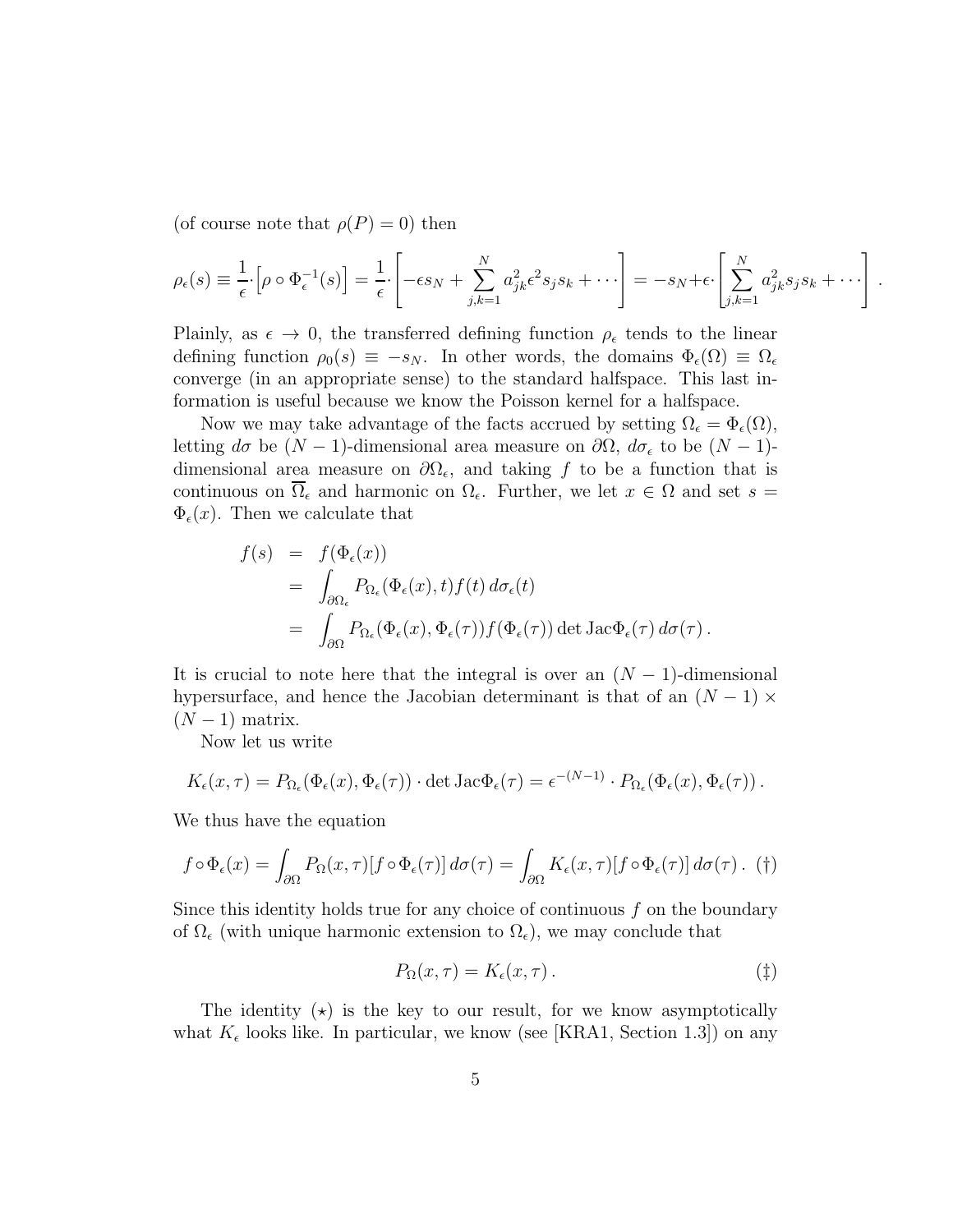smoothly bounded domain  $U$  that the Poisson kernel is a normal derivative of the Green's function:

$$
P_U(x,y) = \frac{\partial}{\partial \nu_y} G_U(x,y) .
$$

And the Green's function, in turn, is the solution on  $U$  of the Dirichlet problem with boundary data the Newton potential  $\Gamma_N(\cdot - x)$ .

Now with  $P, P<sup>0</sup>$  fixed as before, let W be a small, smoothly bounded, topologically trivial domain with these properties:

- (a)  $W \subset \Omega$ ;
- (**b**)  $P^0 \in W, P \in \partial W;$
- (c)  $\partial W \cap \partial \Omega$  is a relative neighborhood of P in  $\partial \Omega$ .

Easy Schauder estimates, and the discussion in the preceding paragraph, show that we may obtain our estimate  $(\star)$  by studying the cognate question on  $W$  (details of this type of argument may be found in  $[APF]$ ).

Now the key observation at this point is that, when  $\epsilon > 0$  is small, then the Poisson kernel for  $\Phi_{\epsilon}(W)$  at interior points of the line segment  $\Phi_{\epsilon}(PP^0)$ is very near to the Poisson kernel of the upper half space  $U^N$  at those same points. The reason, of course, is that if  $\rho_1$  is the defining function for  $U^N$ and  $\rho_2$  is the defining function for  $\Phi_{\epsilon}(W)$  then there is a diffeomorphism  $\lambda$ so that  $\rho_1 = \rho_2 \circ \lambda$  near 0 and  $\|\lambda - id\|_{C^1}$  is small. Referring again to the construction of the Poisson kernel above, the claim follows.

As a result, we may calculate the Poisson kernel on  $\Omega$  by instead calculating the kernel on  $W$ . In turn, it then suffices to calculate the kernel on  $U^N$ . Thus we see that, for x on the interior of the line segment  $\overline{PP^0}$ ,

$$
K_{\epsilon}(x,\tau) = \epsilon^{-(N-1)} \cdot P_{\Omega_{\epsilon}}(\Phi_{\epsilon}(x), \Phi_{\epsilon}(\tau))
$$
  
\n
$$
\approx \epsilon^{-(N-1)} \frac{\Phi_{\epsilon}(x)_N}{(|\Phi'_{\epsilon}(x) - \Phi_{\epsilon}(\tau)|^2 + [\Phi_{\epsilon}(x)_N]^2)^{N/2}}
$$
  
\n
$$
= \epsilon^{-(N-1)} \cdot \frac{x_N/\epsilon}{(|x' / \epsilon - \tau / \epsilon|^2 + [x_N / \epsilon]^2)^{N/2}}
$$
  
\n
$$
= \frac{x_N}{(|x' - \tau|^2 + [x_N]^2)^{N/2}}.
$$

Unraveling the notation, we find that we have proved the approximation  $(\star)$ .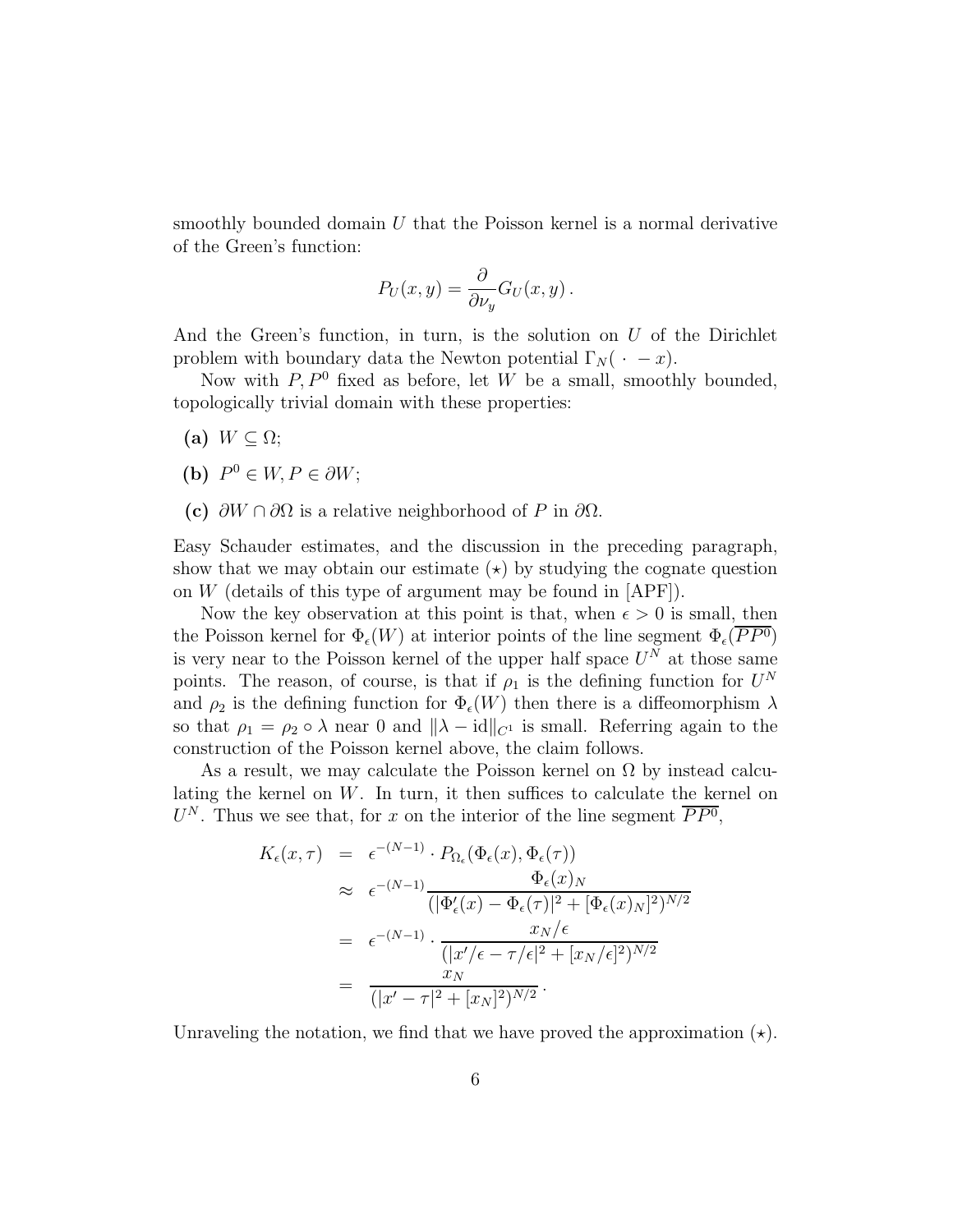## 2 Estimates for the Derivatives of the Poisson Kernel

The argument to obtain an asymptotic for a derivative of the Poisson kernel is nearly the same as the ones used above. The result we seek is

$$
\nabla_x^k P(x, y) \approx \frac{\delta(x)}{|x - y|^{N+k}}.
$$
\n
$$
(**)
$$

The crux of the argument is the analog of equation (†). For the present application, that equation now becomes

$$
\nabla_x^k f \circ \Phi_\epsilon(x) = \nabla_x^k \int_{\partial \Omega} P_\Omega(x, \tau) [f \circ \Phi_\epsilon(\tau)] d\sigma(\tau) = \int_{\partial \Omega} \nabla_x^k K_\epsilon(x, \tau) [f \circ \Phi_\epsilon(\tau)] d\sigma(\tau).
$$

It follows as before that we have the identity

$$
\nabla_x^k P_{\Omega}(x,\tau) = \nabla_x^k K_{\epsilon}(x,\tau) + \mathcal{E},
$$

where  $\mathcal E$  is an error term that is a polynomial (and hence is of no interest for our estimates). The remainder of the derivation of (∗∗) is as before.

#### **REFERENCES**

- [APF] L. Apfel, Localization properties and boundary behavior of the Bergman kernel, thesis, Washington University in St. Louis, 2003.
- [BMS] L. Boutet de Monvel and J. Sjöstrand, Sur la singularité des noyaux de Bergman et Szegö, Soc. Mat. de France Asterisque 34-35(1976), 123-164.
- [COR] R. Coifman and R. Rochberg, Representation Theorems for Holomorphic and Harmonic Functions in  $L^p$ . Representation Theorems for Hardy Spaces, pp. 11–66, Asterisque 77, Société Mathématique de France, Paris, 1980.
- [ISK] A. Isaev and S. G. Krantz, Domains with non-compact automorphism group: a survey,  $Advances\ in\ Math.$  146(1999), 1–38.
- [KEL] Keldych Lavrentieff, Sur une evaluation de la fonction de Green, Doklady Acad. USSR 24(1939), 102.